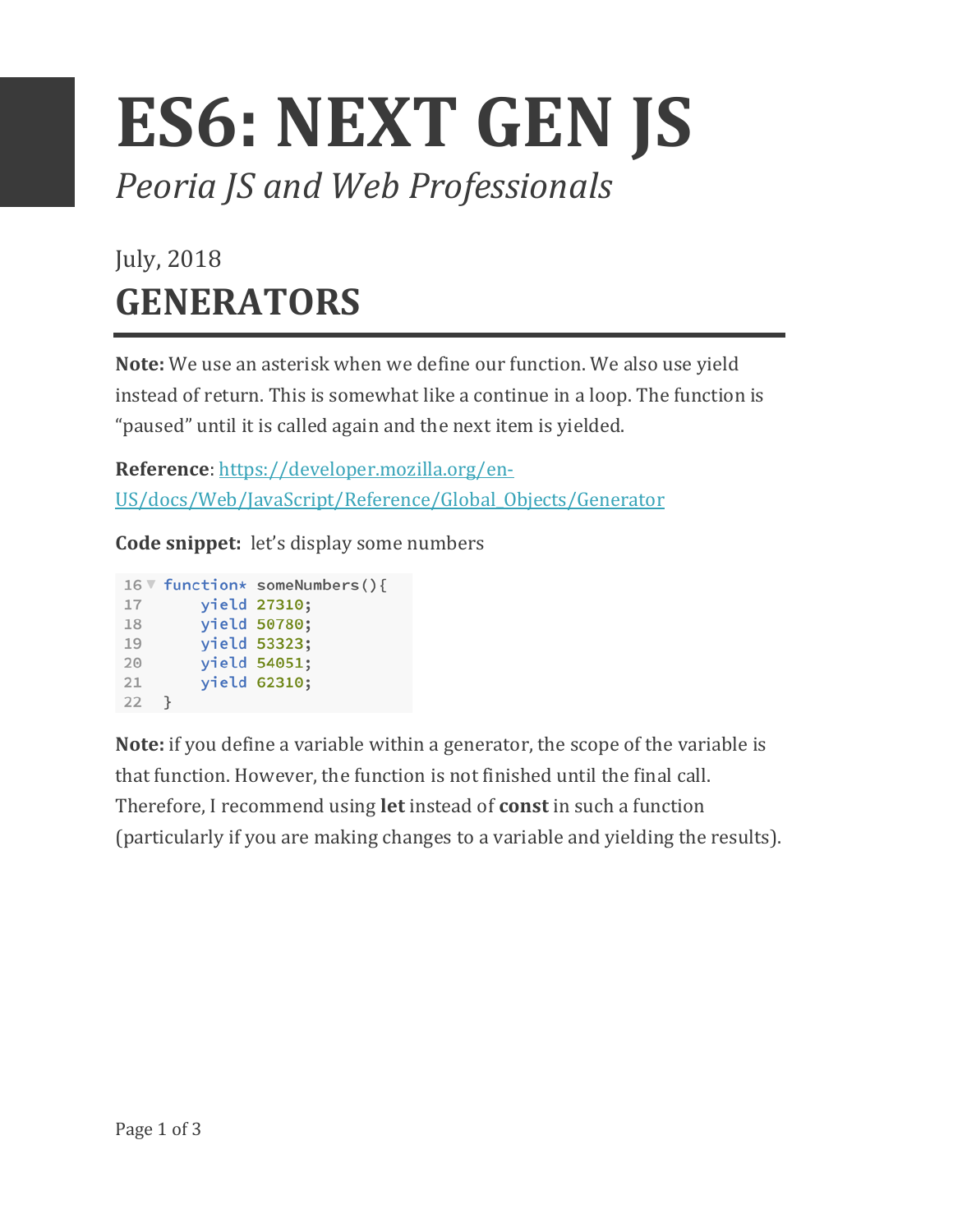**Result** when viewed in the browser console is shown below. Note we have to make a final call to the function to return done: true.

Generators

```
v someNumbers {<suspended>}
     proto : Generator
       [[GeneratorStatus]]: "suspended"
     ▶ [[GeneratorFunction]]: f* someNumbers()
     ▶ [[GeneratorReceiver]]: Window
       [[GeneratorLocation]]: 03Generators.html:17
     ▶ [[Scopes]]: Scopes[3]
  \blacktriangledown {value: 27310, done: false}
       done: false
       value: 27310
     proto_: Object
> luckyNumbers.next();
\leftrightarrow \triangleright {value: 50780, done: false}
> luckyNumbers.next();
\leftrightarrow \triangleright {value: 53323, done: false}
> luckyNumbers.next();
\leftrightarrow \blacktriangleright {value: 54051, done: false}
> luckyNumbers.next();
\leftrightarrow \triangleright {value: 62310, done: false}
  luckyNumbers.next();
   ▶ {value: undefined, done: true}
```
**Code snippet**: let's loop through an array with a generator.

```
32 \sqrt{3} const fossils = [
        {accession:'12345',age:'Jurassic', species:'dragonfly'},
33
34
        {accession:'34621',age:'Creataceous', species:'water
        strider'},
35
        {accession:'92731',age:'Permian', species:'dragonfly'},
        {accession:'68390',age:'Jurassic', species:'beetle'},
36
        {accession: '38556', age: 'Miocene', species: 'ant'}
37
38
        \exists;
39
40 V function* loopThrough(myArr){
41 Vfor (const item of myArr){
            yield item;
42
        \mathcal{L}43
44 }
45
46 const fossilList = loopThrough(fossils);
47
48 console.log(fossilList.next());
```